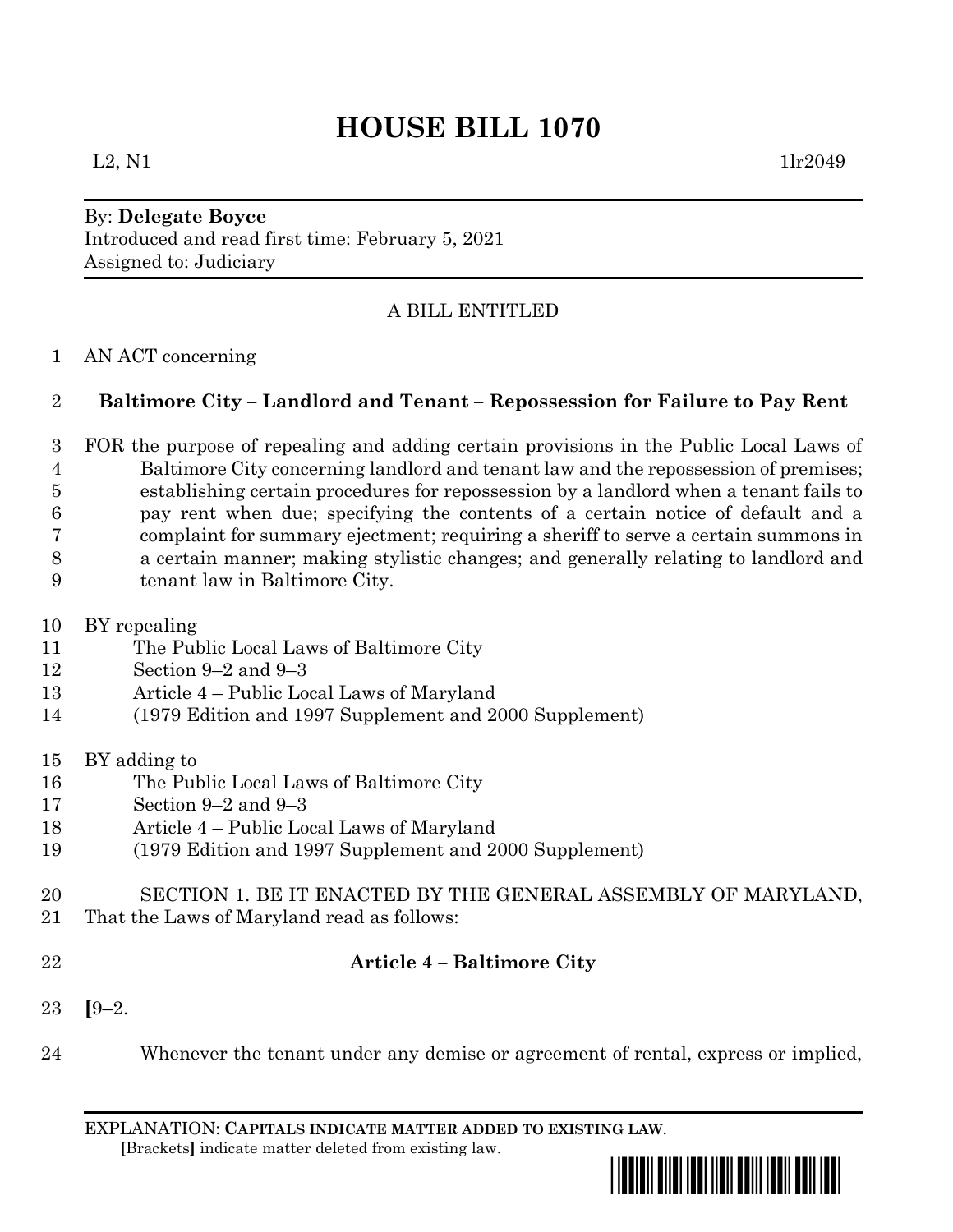#### **HOUSE BILL 1070**

 verbal or written, of lands or tenements, whether real estate or chattels real within the limits of the City of Baltimore, shall fail to pay the rent thereunder when due and payable, it shall be lawful for the lessor to have again and repossess the premises so rented. The filing of a complaint in summary ejectment under this subtitle, the trial of said cause and the granting of a judgment of restitution shall not preclude the plaintiff or the owner of

said premises from filing and maintaining an independent suit for rent due and unpaid.**]**

**[**9–3.

 Whenever any lessor shall desire to have again and repossess any premises to which he is entitled under the provisions of the preceding section, he or his duly qualified agent or attorney, shall make his written complaint under oath or affirmation, in the District Court in Baltimore City, and describing therein in general terms the property sought to be had again and repossessed as aforesaid, and also setting forth the name of the tenant to whom the same is rented, or his assignee or under tenant or tenants, with the amount of rent thereon due and unpaid; and praying by warrant to have again and repossess the premises, together with judgment for the amount of rent due and costs; and it shall thereupon be the duty of said District Court in Baltimore City forthwith to issue summons directed to a Constable of said court, ordering him to notify said tenant, assignee or undertenant forthwith to appear before the said District Court at trial to be held on the fifth day after the filing of said complaint, except as hereinafter provided, to show cause why the prayer of said lessor should not be granted as aforesaid, and the said Constable shall forthwith proceed to serve said summons on or before the third day after the filing of said complaint, upon said tenant, assignee or under tenant in said premises, or upon his or their known or authorized agent, or said Constable shall affix an attested copy of said summons conspicuously upon said premises, and such affixing of said summons shall, for the purposes of this subheading of this article, be deemed and construed a sufficient service upon all persons whomsoever.**]**

 **(A) WHENEVER A TENANT FAILS TO PAY THE RENT WHEN DUE AND PAYABLE, IT SHALL BE LAWFUL FOR THE LANDLORD TO HAVE AGAIN AND REPOSSESS THE PREMISES.**

 **(B) (1) SUBJECT TO PARAGRAPH (2) OF THIS SUBSECTION, WHENEVER THE LANDLORD SHALL DESIRE TO REPOSSESS A PREMISES TO WHICH THE LANDLORD IS ENTITLED UNDER SUBSECTION (A) OF THIS SECTION, THE LANDLORD SHALL SERVE A WRITTEN NOTICE OF DEFAULT ON THE TENANT OR TENANTS NAMED IN THE LEASE OR RENTAL AGREEMENT OR, IN THE ABSENCE OF A WRITTEN AGREEMENT, THE TENANT WHO LAST PAID THE RENT, BY:**

- 
- **(I) PERSONAL DELIVERY;**
- 
- **(II) LEAVING NOTICE AT THE PREMISES WITH SOMEONE OF**

**9–2.**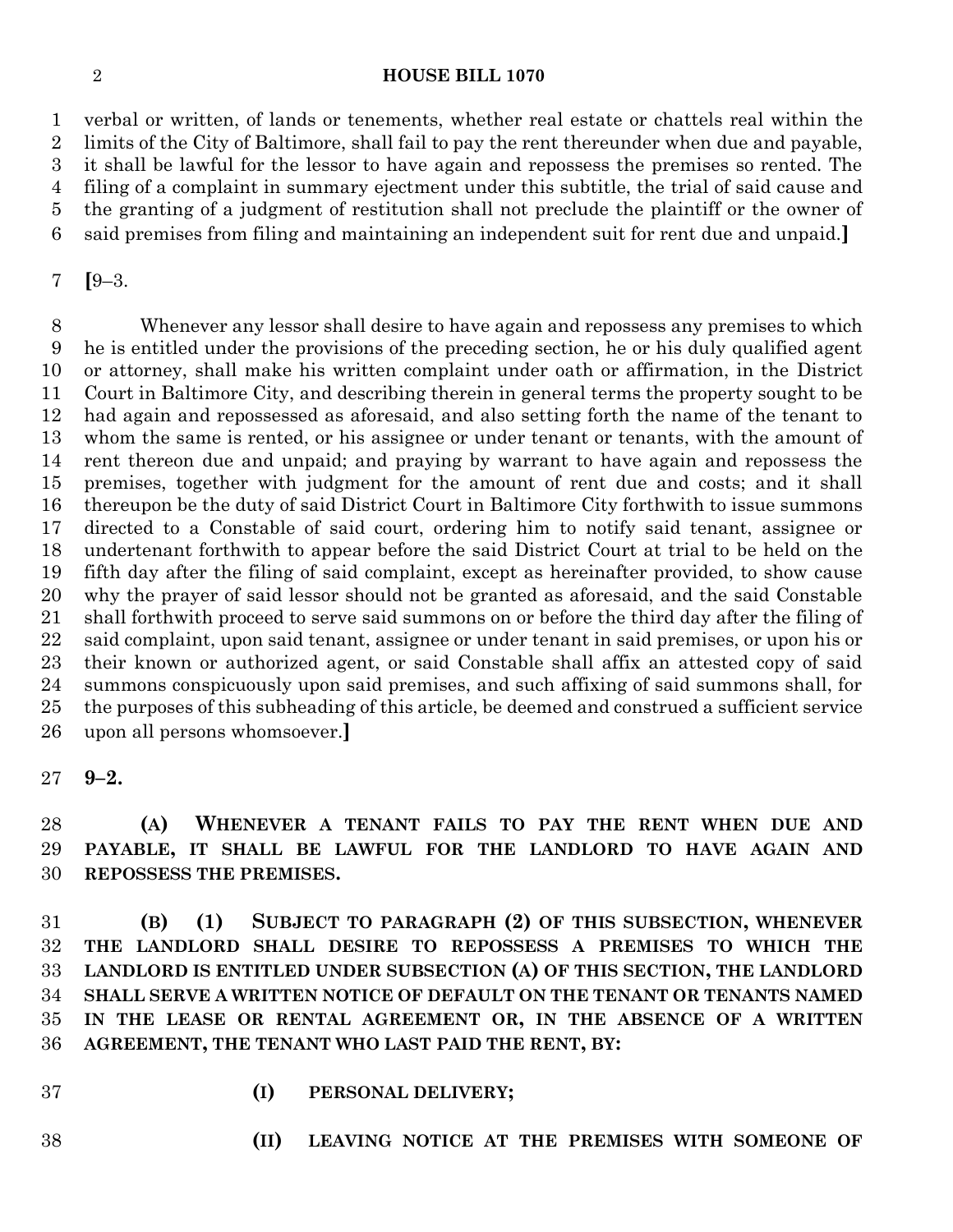# **HOUSE BILL 1070** 3

| $\mathbf{1}$   | SUITABLE AGE AND DISCRETION; OR                                        |
|----------------|------------------------------------------------------------------------|
| $\overline{2}$ | (III) POSTING AT A CONSPICUOUS PART OF THE PREMISES.                   |
| 3              | IF SERVICE IS PERFORMED UNDER PARAGRAPH (1)(II) OR (III) OF<br>(2)     |
| 4              | THIS SUBSECTION, THE LANDLORD SHALL ALSO SERVE NOTICE ON THE TENANT BY |
| 5              | REGULAR MAIL AND CERTIFIED MAIL, RETURN RECEIPT REQUESTED.             |
| 6              | (3)<br>THE NOTICE OF DEFAULT SHALL:                                    |
| 7              | (I)<br><b>DESCRIBE:</b>                                                |
| 8              | 1.<br>THE AMOUNT OF RENT CLAIMED TO BE DUE;                            |
| 9              | 2.<br>THE RENTAL PERIOD OR PERIODS FOR WHICH THE                       |
| 10             | RENT IS OVERDUE;                                                       |
| 11             | 3.<br>THE DUE DATE;                                                    |
| 12             | 4.<br>ANY LAWFUL LATE FEES; AND                                        |
| 13             | 5.<br>THE METHOD BY WHICH THE TENANT MAY MAKE A                        |
| 14             | FULL PAYMENT TO THE LANDLORD;                                          |
| 15             | (II)<br>STATE THAT THE TENANT MAY CURE THE ARREARAGE BY                |
| 16             | MAKING A FULL PAYMENT TO THE LANDLORD, WHICH THE LANDLORD MAY NOT      |
| 17             | REFUSE, WITHIN 14 DAYS AFTER SERVICE OF THE NOTICE;                    |
| 18             | (III) STATE THAT THE TENANT'S FAILURE TO CURE THE                      |
| 19             | ARREARAGE PROVIDES THE LANDLORD WITH GROUNDS TO FILE A COMPLAINT TO    |
| 20             | EVICT THE TENANT IN COURT AND THAT THE COURT MAY ORDER THE TENANT TO   |
| $21\,$         | PAY COURT COSTS;                                                       |
| 22             | STATE THE DATE ON WHICH THE LANDLORD MAY FIRST<br>(IV)                 |
| 23             | SUBMIT A WRITTEN COMPLAINT TO THE DISTRICT COURT OF MARYLAND FOR       |
| 24             | BALTIMORE CITY UNDER THIS SECTION; AND                                 |
| 25             | (V)<br>INCLUDE WITH THE NOTICE OF DEFAULT COPIES OF:                   |
| 26             | 1.<br>THE LEASE OR RENTAL AGREEMENT, IF ONE EXISTS,                    |
| 27             | AND HAS NOT BEEN PROVIDED TO THE TENANT PREVIOUSLY UNDER THIS SECTION  |
| 28             | IN THE PAST YEAR;                                                      |
|                |                                                                        |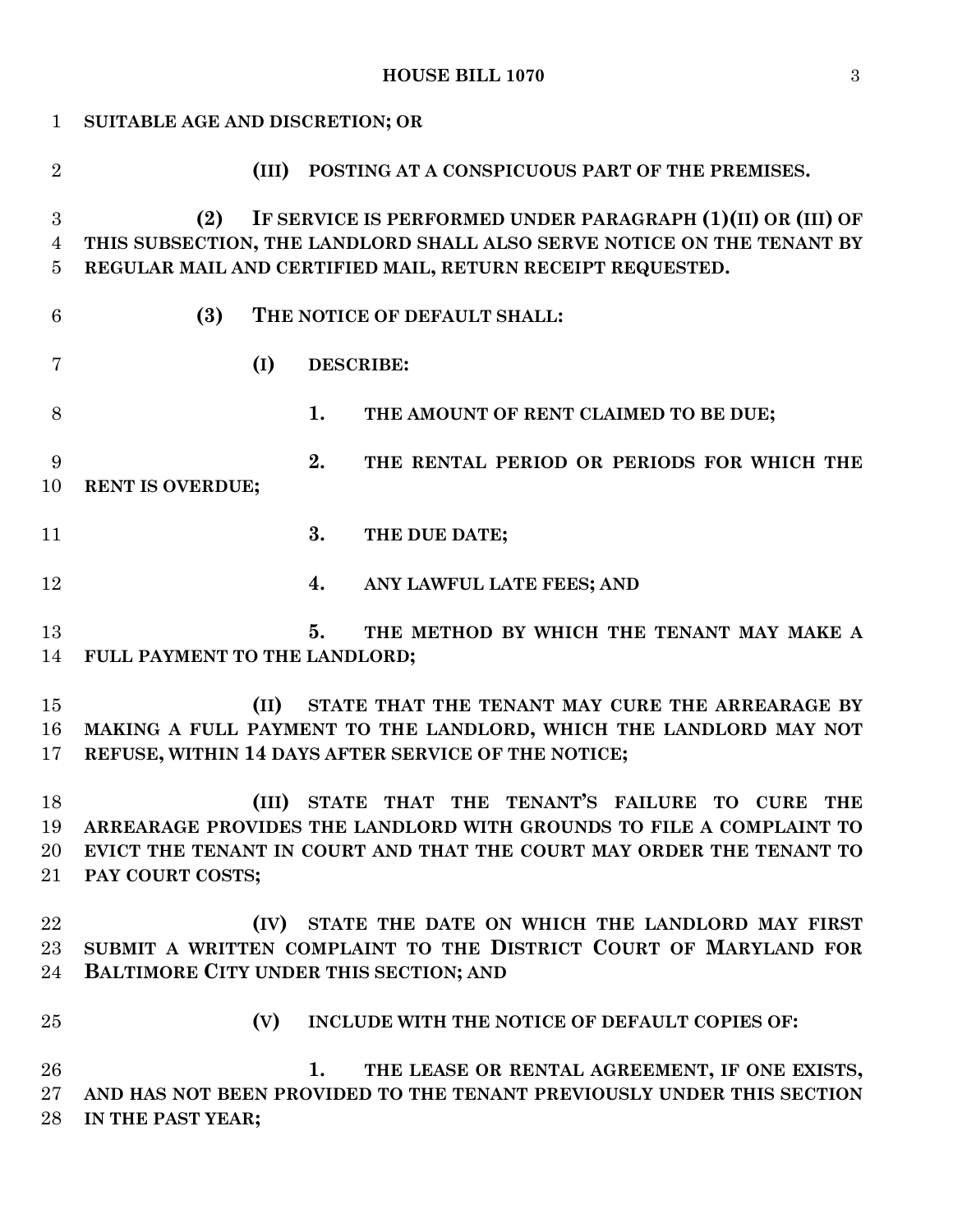**HOUSE BILL 1070**

 **2. RECORDS DEMONSTRATING THAT THE LEASED PREMISES COMPLIES WITH APPLICABLE REGISTRATION, INSPECTION, AND LICENSING REQUIREMENTS OF THE BALTIMORE CITY DEPARTMENT OF HOUSING AND COMMUNITY DEVELOPMENT AND THE MARYLAND DEPARTMENT OF THE ENVIRONMENT;**

 **3. ANY DOCUMENT THAT THE LANDLORD INTENDS TO RELY ON AT TRIAL; AND**

 **4. A LIST OF NONPROFIT LEGAL SERVICES ORGANIZATIONS THAT MAY PROVIDE LEGAL ADVICE OR REPRESENTATION TO THE TENANT, AS COMPILED BY THE MARYLAND LEGAL SERVICES CORPORATION.**

**9–3.**

 **(A) ON THE 15TH DAY AFTER SERVICE OF THE NOTICE OF DEFAULT, IF THE TENANT HAS NOT CURED THE RENT ARREARAGE, OR THE PARTIES HAVE NOT OTHERWISE RESOLVED THE DISPUTE, THE LANDLORD MAY FILE A WRITTEN COMPLAINT UNDER OATH IN THE DISTRICT COURT OF MARYLAND FOR BALTIMORE CITY.**

**(B) THE COMPLAINT SHALL:**

 **(1) DESCRIBE THE ADDRESS OF THE PROPERTY SOUGHT TO BE REPOSSESSED;**

 **(2) SET FORTH THE NAME OF EACH TENANT TO WHOM THE PROPERTY IS RENTED AND ANY ASSIGNEE OR SUBTENANT IF APPLICABLE;**

 **(3) STATE THE AMOUNT OF RENT AND ANY LATE FEES DUE AND UNPAID AS SET FORTH IN THE NOTICE OF DEFAULT, LESS THE AMOUNT OF:**

 **(I) ANY PAYMENTS RECEIVED BY THE LANDLORD FROM THE TENANT SINCE THE NOTICE OF DEFAULT WAS SERVED; AND**

 **(II) IF APPLICABLE, THE AMOUNT OF ANY UTILITY BILLS, FEES, OR SECURITY DEPOSITS PAID BY A TENANT UNDER § 7–309 OF THE PUBLIC UTILITIES ARTICLE OF THE ANNOTATED CODE OF MARYLAND;**

 **(4) REQUEST A JUDGMENT TO REPOSSESS THE PREMISES AND, IF DESIRED, A JUDGMENT FOR A STATED AMOUNT;**

**(5) IF APPLICABLE, STATE THAT, TO THE BEST OF THE LANDLORD'S**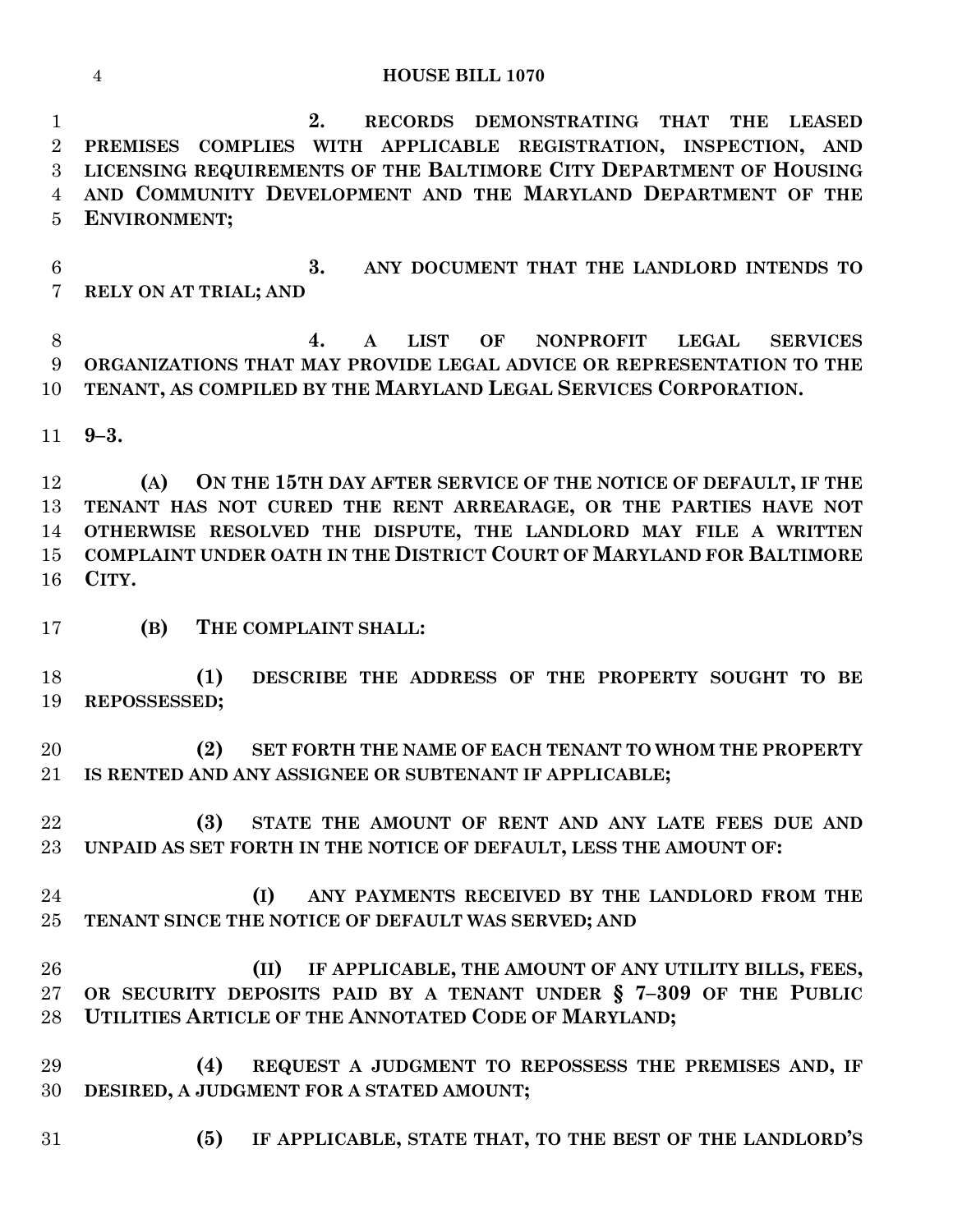**HOUSE BILL 1070** 5

**KNOWLEDGE, THE TENANT IS DECEASED, INTESTATE, AND WITHOUT NEXT OF KIN;**

 **(6) AFFIRMATIVELY PLEAD AND DEMONSTRATE WHETHER THE LANDLORD'S COMPLIANCE WITH THE LEAD RISK REDUCTION IN HOUSING LAW IS REQUIRED AND, IF SO, THAT THE LANDLORD IS IN COMPLIANCE, AS PROVIDED BY § 8–401(B)(1)(VI) OF THE REAL PROPERTY ARTICLE OF THE ANNOTATED CODE OF MARYLAND; (7) AFFIRMATIVELY PLEAD AND DEMONSTRATE THAT THE LANDLORD IS IN COMPLIANCE WITH THE APPLICABLE REGISTRATION AND LICENSING REQUIREMENTS FOR RENTAL HOUSING IN BALTIMORE CITY, STATING THE REGISTRATION OR LICENSE NUMBER FOR THE LEASED PREMISES; AND (8) INCLUDE: (I) A COPY OF THE NOTICE OF DEFAULT INDICATING THAT THE LANDLORD HAS PROVIDED THE TENANT 14 DAYS TO CURE THE RENT ARREARAGE; (II) AN AFFIDAVIT OF SERVICE DESCRIBING HOW THE NOTICE OF DEFAULT WAS SERVED, THE DOCUMENTS THAT WERE SERVED WITH THE NOTICE OF DEFAULT, AND LISTING THE CERTIFIED MAIL TRACKING NUMBER IF APPLICABLE; AND (III) COPIES OF RECORDS DEMONSTRATING THAT THE LEASED PREMISES COMPLIES WITH APPLICABLE REGISTRATION, INSPECTION, OR LICENSING REQUIREMENTS OF THE BALTIMORE CITY DEPARTMENT OF HOUSING AND COMMUNITY DEVELOPMENT AND THE MARYLAND DEPARTMENT OF THE ENVIRONMENT. (C) FOR THE PURPOSE OF THE COURT'S DETERMINATION UNDER SECTION 9–5 OF THIS ARTICLE, THE LANDLORD SHALL ALSO SPECIFY THE AMOUNT OF RENT** 

 **DUE FOR EACH RENTAL PERIOD UNDER THE LEASE, THE DAY THAT THE RENT IS DUE AND LATE FOR EACH RENTAL PERIOD, AND LAWFUL LATE FEES FOR OVERDUE RENT PAYMENTS.**

 **(D) THE CLERK MAY NOT ACCEPT FOR FILING A COMPLAINT THAT DOES NOT COMPLY WITH THE REQUIREMENTS OF THIS SECTION AND SECTION 9–2(B) OF THIS ARTICLE.**

 **(E) THE DISTRICT COURT OF MARYLAND FOR BALTIMORE CITY SHALL ISSUE A SUMMONS DIRECTLY TO THE SHERIFF AND ORDER THE SHERIFF TO NOTIFY EACH DEFENDANT BY SERVICE OF PROCESS TO:**